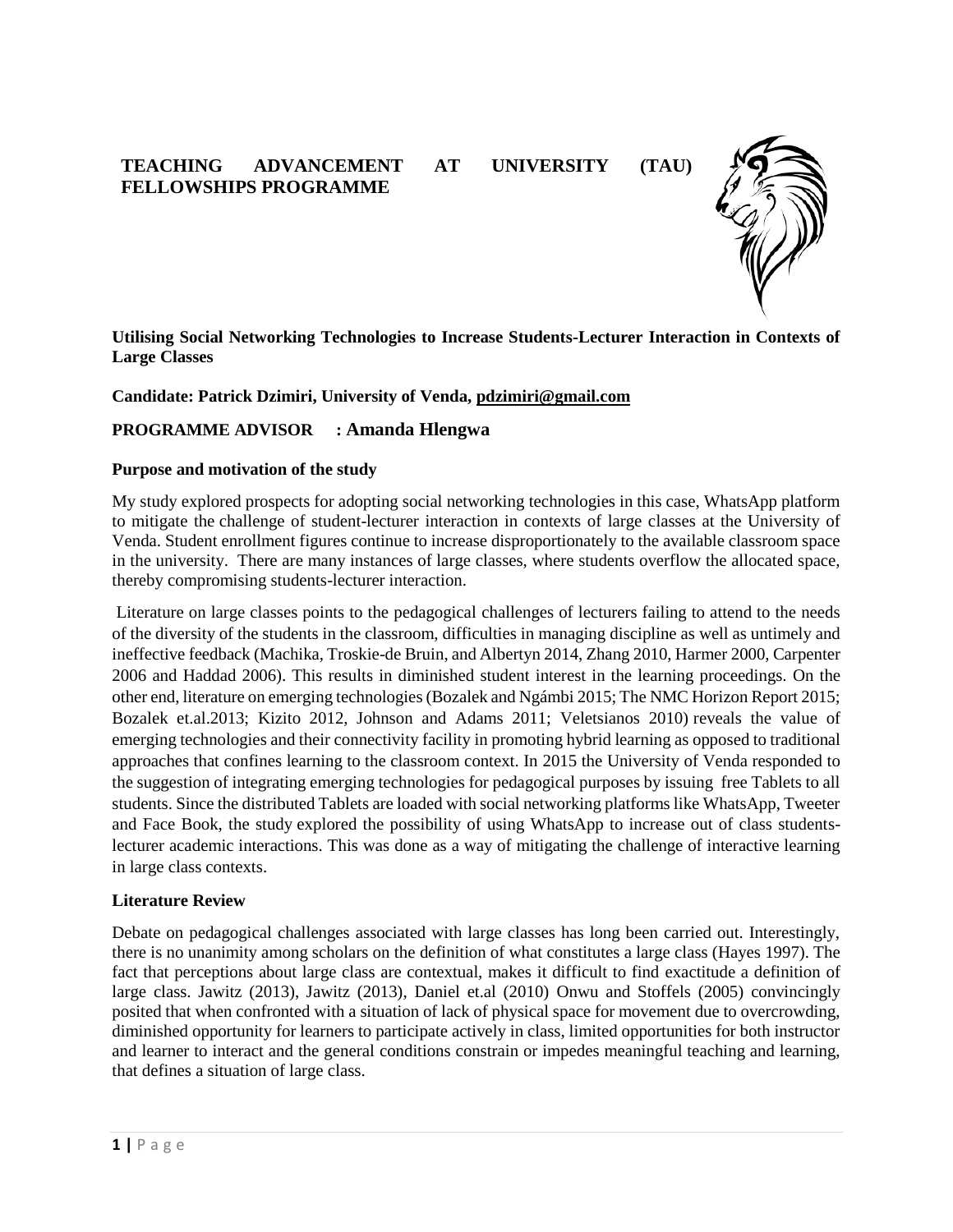A copious amount of literature explains the pedagogical challenges associated with situations of large classes. As posited by Harmer (2000), challenges of large classes affect both lectures and learners. Large classes can be a pedagogical disaster since teachers in most cases fail to attend to the diverse needs of learners, manage discipline, failure to give timely and effective feedback. Haddad (2006) argues that when learners' diverse needs are not met, they lose interest in learning and this results in discipline related problems. Strained interpersonal relationships between the learners and the instructor normally emerge(Zhang 2010, Carpenter 2006, Tan 2009).

Globally, the need for integrating emerging technologies for pedagogical purposes has long been realised. Johnson and Adams (2011) define emerging technologies as those innovations which have the potential to promote teaching and learning as well as creative inquiry in institutions of higher learning. In the context of South Africa, embracing Emerging Technologies (ETs) for teaching and learning gained credence as part of preparing students for the challenging and sophisticated global working environments ( NMC Horizon Report 2015; Kizito 2012; Bozalek 2011; The National Research and Teaching Foresight ICT report 2003). Pioneering studies by Bozalek (2011) concluded that ETs have the potential to promote learners' interaction with peers and educators thereby contributing to quality education outcomes. Similar opinion is shared by Mangukiya (2012) who attests that because of connectivity enhanced by the emerging technologies, teaching and learning is no longer confined to the classroom, but can take place anywhere possible. An expansive definition of ETs shared among scholars looks at them as tools, technologies, innovations and advancements that can be used in diverse educational environments for teaching and learning purposes (Bozalek et.al.2013; Veletsianos 2010). Gadgets or tools such as mobile cell-phones, tablets, and social networking technologies among other portable computing devices form part of ETs. Bozalek and Ng'ambi (2015:105) further describe integration of ETs as "transformative pedagogical practices".

In line with ETs, the use of social networking technologies (SNts) for academic purposes has created new pedagogy opportunities, especially for well-resourced teaching and learning institutions. Social networking is a 21st century innovation that broadly defines some "technological tools that stress the social facets in [the] form of a funnel for communication, collaborative learning, and inventive expression; this is also to boost education in a higher institution of learning" (Al-Rahmi and Othman 2013:11) . There is profound evidence in education of the growing popularity and usage of SNTs, specifically Facebook, Twitter and Skype, and their subsequent impact on pedagogy amongst students at historically disadvantaged institutions (HDI) (Munyoka, Dzimiri and Runhare 2019; Bell 2010; CHE 2016). However, these SNTs provide different tools, working environments and cultures (Ractham and Firpo 2011). Due to such differences and the possibility of complexities in comparison of how the tools are used, Ractham and Firpo (2011) suggest that researchers should use one of these SNTs to demonstrate their utility and impact on pedagogy.

The advent of smart devices like smartphones and tablets with WI-FI connectivity meant that both students and lecturers are reachable anywhere and anytime. This resonates with insights from the connectivism learning theory that argues for aligning modern learning with the current digital innovations. (Siemens 2004). Connectivism theory is, therefore, fundamental to this study since the theory outlines internetworked collaborations and information exchange facilitated by the proliferation of smartphones connected to wireless internet. It is further noted that through connectivism knowledge is collaboratively constructed and that connectivity is the medium of knowledge transfer (Downes 2007; Siemens 2004). What makes connectivism distinct from other conventional learning theories such as behaviorism and is its ability to locate learning within the confines of technology (Ball 2011). It is within the same mindset that the study explored how WhatsApp besides being a SNTs can proffer practical ways towards bridging the polemic divide between the lecturer and learners in contexts of large classes. The challenge of large class is what I grapple with annually in delivering on my teaching duties at the University. Allocated venues for 3<sup>rd</sup> year classes overflow with students yet very little has been done to address the challenge of teaching space. This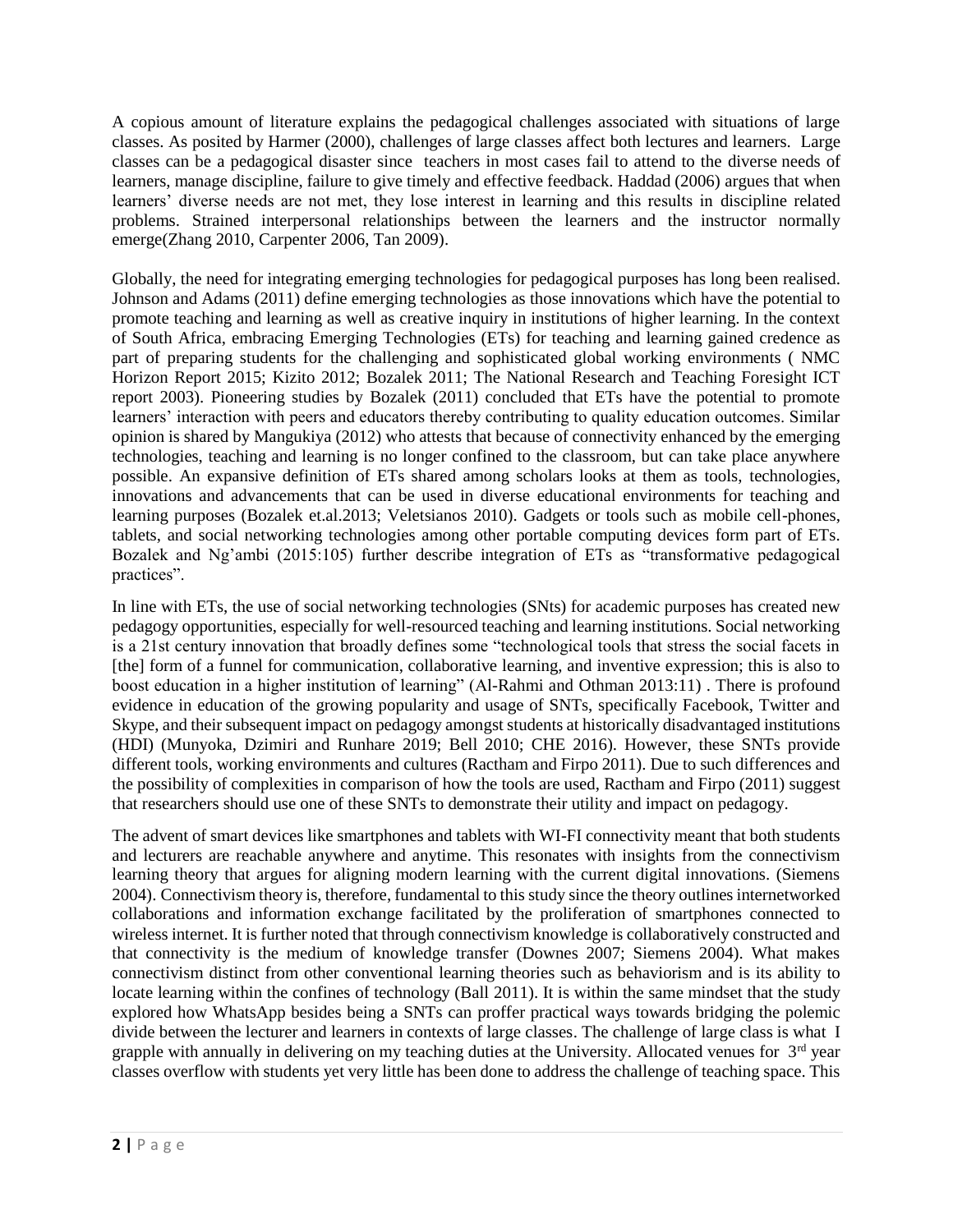has adverse consequence, especially for those students who do not have a seat in the classroom and stand or sit in the corridor or on the floor inside the classroom.

Against the outlined challenges of large contexts, Action based research study was conducted to establish how WhatsApp social networking technology can be utilised to address the challenge of student-lecturer interaction beyond the classroom contact setting.

## **Significance of the Study**

A study on utilization social networking technologies to mitigate challenges of large classes at the University of Venda is an under researched area. The study thus contributes to the knowledge gap on utilization of social networking technologies for pedagogical purposes.

## **Implementation**

A qualitative action-based research was deployed in exploring how social networking technologies can be utilized to mitigate challenges of student-lecturer interaction in contexts of large classes. Collaborative action-research with a participatory component was adopted and this entailed working with two colleagues interested in improving their teaching practice in the context of large class contexts as spelt in the problem. As a collaborative team of 3 lecturers experiencing a similar challenge of large-class and limited learning space, we all created a group WhatsApp platform involving 3<sup>rd</sup> year students in International Relations in the Development of Studies. Three of us as lecturers could interact with the students after class hours discussing various topics covered in class. A total of 65 students participated on the group WhatsApp and the research activity commenced between July 2018 to April 2019 academic periods. Initially, as lectures we could trigger discussions with students on various topics covered in class or any other contemporary contending topic and students could join in and share their views. As lectures, are prime task was therefore to observe, monitor and reflect on progression on WhatsApp interactions or conversations. Students interacted with fellow peers and lecturers in the comfort of their homes or rooms. This has resonance with the wisdom of connective knowledge or mobile learning championed by connectivism proponents (Ball 2011; Downes 2007; Siemens 2004) The value of utilising action research with a collaborative component lies in the fact that as a team of lecturers, we could gather and analyse the conversations and decide on the plan of action towards improving teaching and learning in view of our situation of large classes (Hine 2013 and Dean 2010).

For purposes of impact assessment, face to face in-depth interviews were conducted with 10 purposively sampled students who had participated in the class-group WhatsApp to establish the extent to which they feel connected to their respective lecturers since participating on the group (Babbie (2016) and Alshenqeeti (2014) . The following questions guided the interview process: (1) What is your learning experience in a large class? (2) Is your class participation improved during WhatsApp conversations? (3) Are complex issues clarified on WhatsApp? (4) Do you experience improvement in student-lecturer engagement during group charts more than during the class? (5) What is your overall experience of mobile learning through the WhatsApp platform? In-depth interviews were meant to examine their learning experiences after partaking in the WhatsApp group. Utilising a dual method involving in-depth interviews and collaborative action-research with a participatory component helped to verify the WhatsApp outcomes as well as ensuring data trustworthiness. Since this study was collaborative with other lecturers, analysis therefore involved a comparative model of similarities and differences on the same category of responses, for example identifying where students are agreeing and disagreeing on the same question. Another in-depth interview was conducted with the fellow participating lecturers. The comparative approach was informed by the fact that the questions were the same for both the students. This was meant to extrapolate where students and lecturers' responses and observations converge and diverge.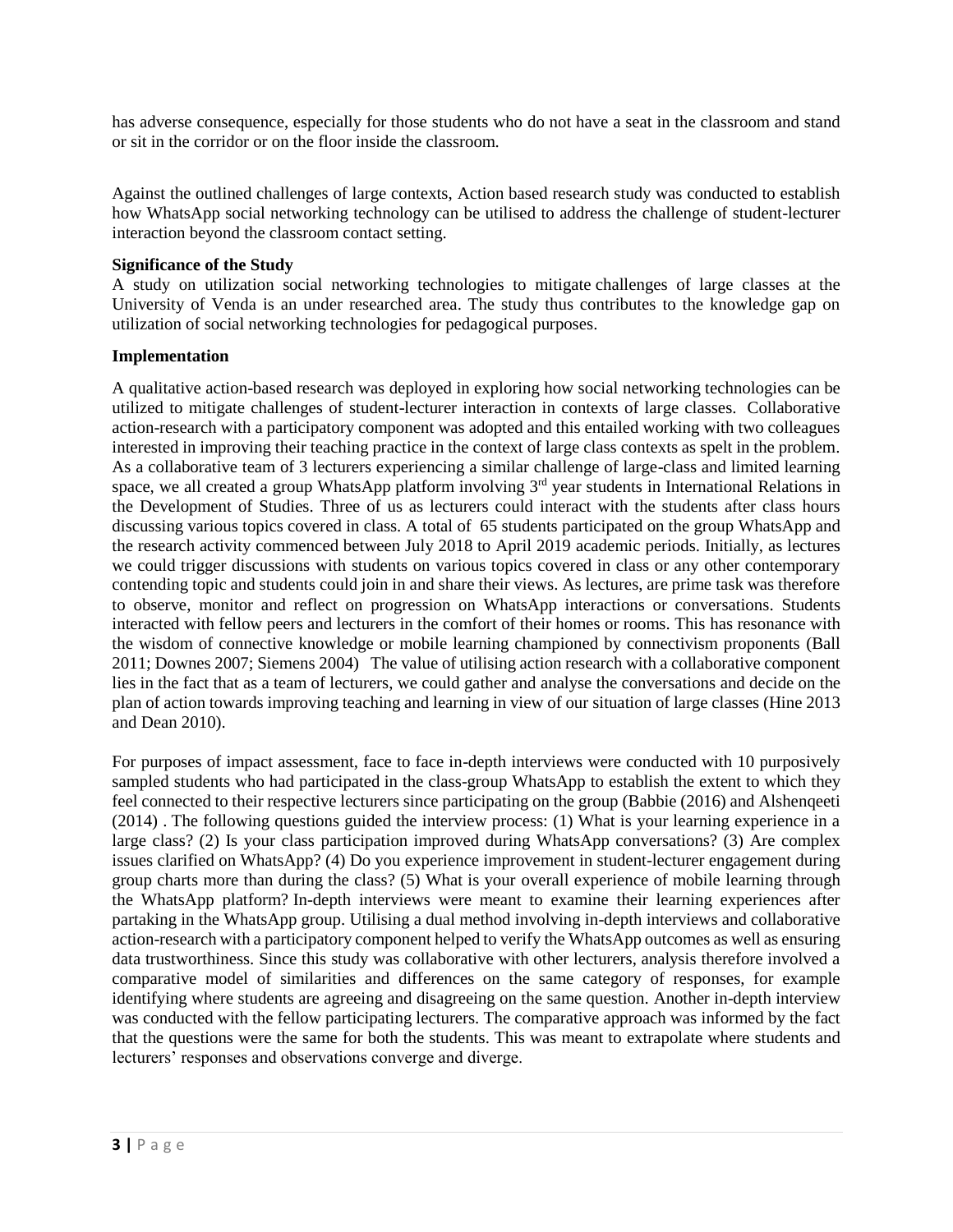Permission to conduct the study at the University of Venda, was sought from the University research ethics. This is mainly because the study involved the University of Venda students and Lecturers. Due to continued disruptions in the academic programme the clearance is not yet issues out but the research office is well aware of my TAU project. As part of adhering to the ethics of research, before each student participated in the in-depth interviews, they were asked to sign an informed consent form as evidence that participation was voluntary with free will. The consent document containing the purpose and processes of the study was made available to all participants to make an informed decision to participate.

# **Results**

The results followed key themes that emerged from the data that was informed by the five questions that guided the in-depth interviews. Such themes were: (1) learning experience in large class (2) class participation on WhatsApp conversations (3) clarification of complex issues (4) student-lecturer engagement during group charts (5) overall experience of learning through WhatsApp Data was analysed through thematic analysis. This method entails systematically identifying, organising and offering insight into patterns of meaning in a data set (Braun, Clarke, Hayfield and Terry 2019). The analysis process began with a thorough reading and re-reading of the transcribed interview scripts as well as the printed WhatsApp group conversations. The interviews were read in conjunction with brief notes which had been noted down during each interview session. The idea behind was to address the notion of critical distance. Researchers played several roles in the research process; of interest are the roles of designer and evaluator. Engaging continually with data maintained some level of critical distance (Charmaz, 2014; Corbin, Strauss, snd Strauss, 2014). As noted by Cassell, Cunliffe, and Grandy (2018), critical distance is necessary for one to remain detached and objective in the research process. In addition, continually engaging with data allowed the researcher to develop some form of relationship and familiarity with the text ( Blanche, Durrheim, and Painter, 2006). During the reading of each interview, notes were made in the left-hand margin on the transcriptions. A similar approach was also adopted on WhatsApp prints. This was done to identify and describe discourses in the texts.

# **Theme 1: learning experience in large class**

It was evident in the data collected and analysed that students in 3<sup>rd</sup> Year Development Studies had experienced pedagogical disaster due to large-class environments. They expressed that their learning needs were not adequately catered for mainly because they spent most of their time outside than inside the class. As a result, they experienced some disconnection with the class proceedings. *One student stated that, "every time I feel like coming to class is merely a fixture and at times I do not come since it does not make a difference".* From the student's worlds what can be deduces is the feeling of frustration and disconnection with the class proceedings.

# **Theme 2: class participation on WhatsApp conversations**

The study results show that class group WhatsApp has both strengths and weaknesses. Outcomes form indepth interviews and conversation observations show that students participate more on the group than in class. They expressed confidence boosting and more relaxed than contact class situations. They displayed actively involvement and more inquisitive as opposed the constraining classroom room environment. At one point, one learner invited a discussion saying, *" guys can we really entrust our future in the hands of ANC criminals?"* Without looking at the merit of the question, one can tell that through SNT, learners take charge of their learning needs and create a culture of debate. Social Networking Technologies however are prone to abuse by some carefree students.

### **Theme 3: clarification of complex issues**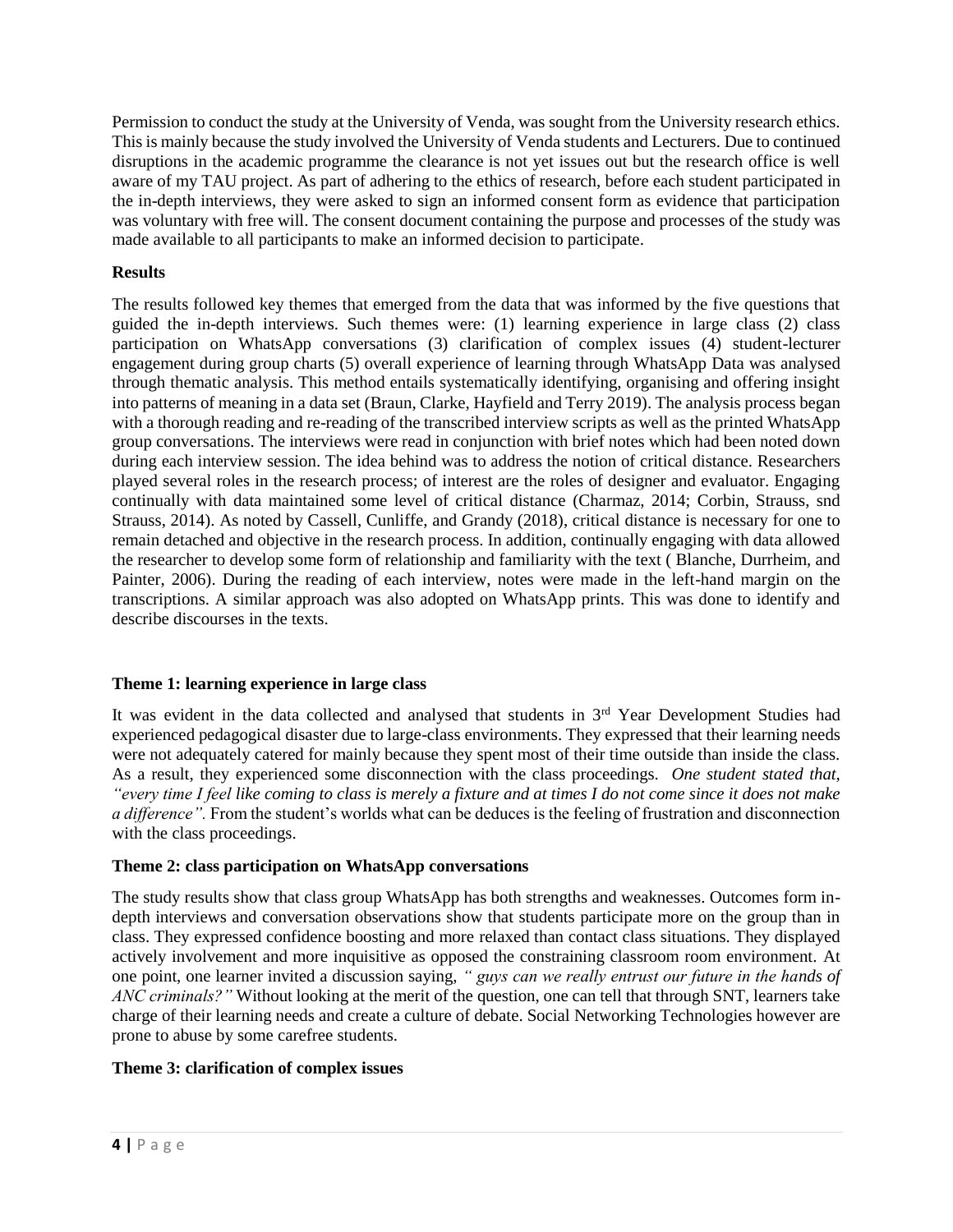Emerging from the study findings is that complex issues are collectively addressed as opposed to the classroom setting where students leave without asking clarity seeking questions. There is room for further probing and in most cases, students get enthusiastic and want to display their know-how by clarifying issues before the lecturer's intervention. In one context, a student asked a question, "What are the top conflict" *drivers in contemporary Africa?"* This is a topic that was covered in class but it took almost thirty minutes without anyone attempting to answer the question. I could quickly intervene and explain since the indication was that everyone was in the dark in terms of answering the question.

## **Theme 4: student-lecturer engagement during group charts**

Both the observations and in-depth interviews outcome revealed increased student lecturer interaction due to mobile connectivity and interactive facility offered by the WhatsApp platform. It emerged that the WhatsApp as a social networking platform allows for informal interaction that cannot happen during classroom setting. As earlier argued, it bridges the gap for student-lecturer interaction as well as the power dynamics that exists in the context of large classes. At one point, a student boldly said, *sir I think you are wrong to say that modern youth activism is infiltrated by hooliganism".* This is something that learners cannot expressly say in a formal fora given the power dynamics of learning.

## **Theme 5: overall experience of learning through WhatsApp.**

Overall, study findings show that despite being a social interaction technology, WhatsApp is useful as a learning tool. Again, there is high degree of student participation on the group as opposed to class contact sessions. There is academic freedom that comes with mobile learning through social networking technologies like the WhatsApp as students can express themselves through conversations on the group. Through in-depth interviews with one of the participating colleagues, he attested that, "*knowledge sharing through WhatsApp has in fact helped me to make necessary adjustments in the manner in which I conducts my class because students can air their concerns without fear of victimization".* This again speaks to the importance of WhatsApp in reflective teaching.

### **Conclusion**

.

.

The study concludes WhatsApp as a social networking technology provides rich platform for mitigating the perennial challenge of student-lecturer interaction in contexts of large classes. In this era of the fourth industrial revolution, learning through social networking technologies provides connectivity in knowledge construction and dissemination. However, in the absence of monitoring and strict control mechanisms, WhatsApp is prone to disruption by rogue students. In some contexts, stubborn students can disrupt the flow of conversations by inviting less academic related issues. Also, that in the absence of face to face interaction with the lecturer students have a tendency of being disrespectful of other and at times use vulgar language. In conclusion therefore, despite the pedagogical dividends of utilizing social networking technologies, there is need for setting the operational parameters guiding the engagements.

### **Bibliography**

Al-Rahmi, W., and M. Othman. 2013. "The Impact of Social Media Uses on Academic Performance among University Students: A Pilot Study." Journal of Information Systems Research and Innovation 4 (12): 1– 10.

Alshenqeeti, H. 2014. Interviewing as a Data Collection Method: A Critical Review, *English Linguistics Research 3 (1): 39-45.*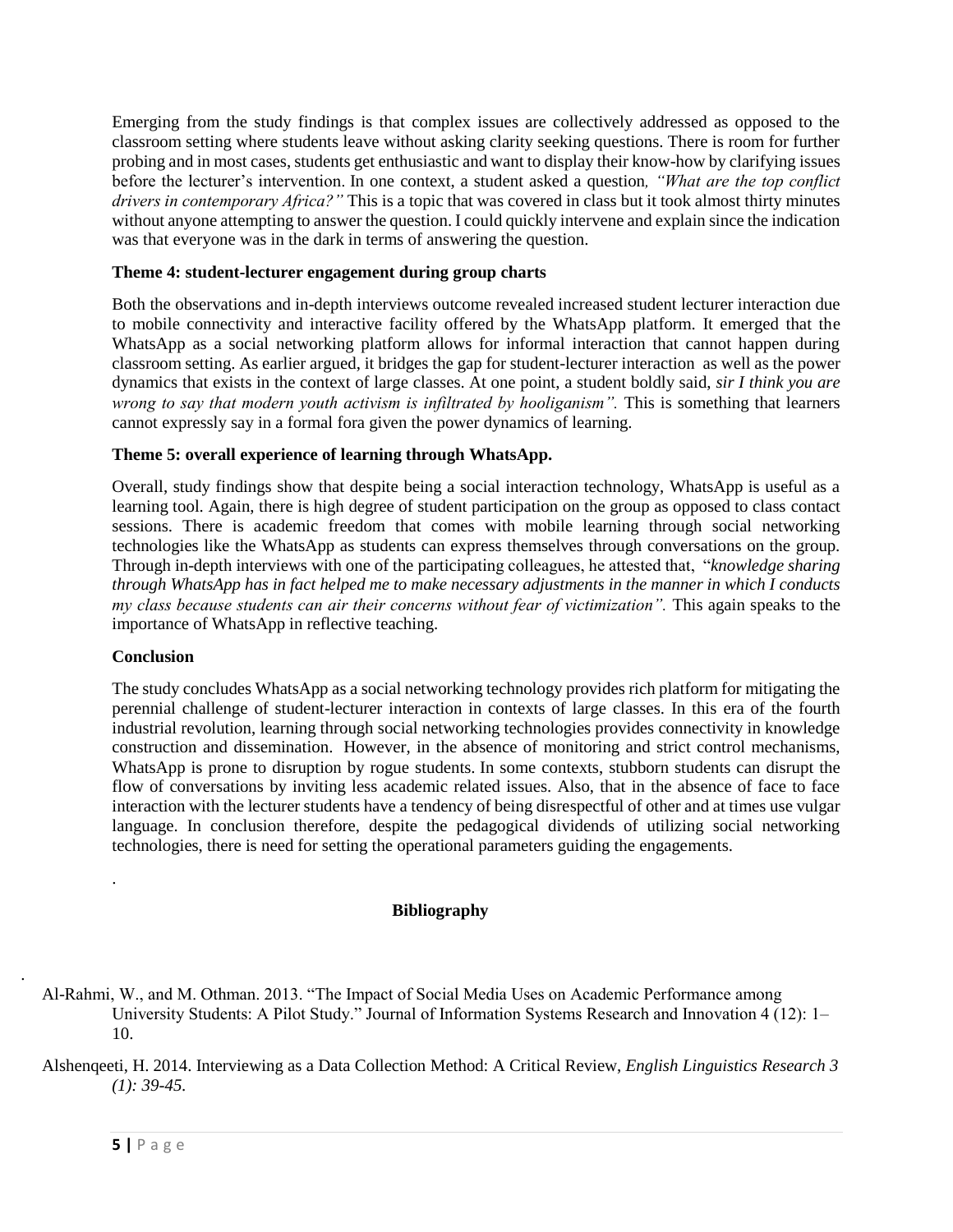Babie, E.2017. The Basics of Social Research.(7th Ed). Cengage Learning, United Kingdom.

- Bell, F. 2010. "Network Theories for Technology-Enabled Learning and Social Change: Connectivism and Actor-Network Theory." In Proceedings of the 7th International Conference on Networked Learning, Aalborg May 3–4. Accessed May 25, 2018. [http://www.lancs.ac.uk/fss /organisations/netlc/](http://www.lancs.ac.uk/fss%20/organisations/netlc/) past/ nlc2010/abstracts/Creanor.html.<https://doi.org/10.1> 9173 /irrodl. v12i3.902.
- Bozalek, V. 2011. An Investigation into the use of emerging technologies to transforming teaching at learning across differently positioned Higher Education institutions in South Africa, Proceedings ascilite 2011 Hobart: concise paper 156-161
- Bozalek,V and Ngámbi, D. *et.al* 2015. Activity Theory, Authentic Learning and Emerging Technologies: Towards a transformative higher education pedagogy, Routledge, New York.\
- Bozalek,V. *et.al* 2013. The Use of emerging Technology for authentic learning: A South African Study in Higher Education, British Journal of Educational Technology 44(4):629-638.
- Carpenter, J.M. 2006. Effective teaching methods for large classes. Journal of Family & Consumer Sciences Education. 24(2):13-23.
- CHE (Council on Higher Education). 2016. South African Higher Education Reviewed: Two Decades of Democracy. Pretoria: CHE.
- Daniel et. At. 2010 Student Engagement in Very Large Classes: The Teachers' Perspective, Studies in Higher Education, 35 (7): 761-775.
- Daniel et. Al. 2010 Student Engagement in Very Large Classes: The Teachers' Perspective, Studies in Higher Education, 35 (7): 761-775.
- Dean, I. 2010. Pupils as action researchers benefits and limitations, *Procedia Social and Behavioral Sciences 2: 4208–4211.*
- Hadad, C. 2006. Practical Tips for Teaching Large Classes. Bangkok: UNESCO Asia Fasific Regional Bureau for Education.1, 20. http://unesdoc.unesco.org/images/0014/001488/148867e.pdf. Hayes, D. (1997). Helping Teachers to Cope With Large Classes. ELT
- Harmer, J. 2000. How to Teach English. Foreign Language Teaching and Research Press.
- Hayes, D. 1997. Helping Teachers to Cope with Large Classes. English Language Teaching Journal, 51(2), Oxford University Press.
- Hine, GSC. 2013. The importance of action research in teacher education programs, *Issues in Educational Research, 23(2): 151-163.*
- Hornsby, DJ, Osman, R. and De Matos-ala, J. 2013. Large-Class Pedagogy: Interdisciplinary perspectives for quality higher education. Witwatersrand University. Sun Press Imprint.
- Jawitz, J.2013. The Challenge of Teaching Large Classes in Higher Education in South Africa -A Battle to be Waged Outside the Classroom. In Hornsby, DJ, Osman, R. and De Matos-ala, J. 2013. Large-Class Pedagogy: Interdisciplinary perspectives for quality higher education. Witwatersrand University. Sun Press Imprint.
- Johnson, L. & Adams, S. 2011. Technology outlook for UK Tertiary Education 2011-2016: An NMC Horizon Report Regional Analysis. Austin, Texas: 2012 UK-12 Edition
- Kizito, R.N. 2012. Pretesting Mathematical Concepts with the Mobile Phone: Implications for Curriculum Design. *The International Review of Research in Open and Distance Learning, 13(1): 38-5*3.